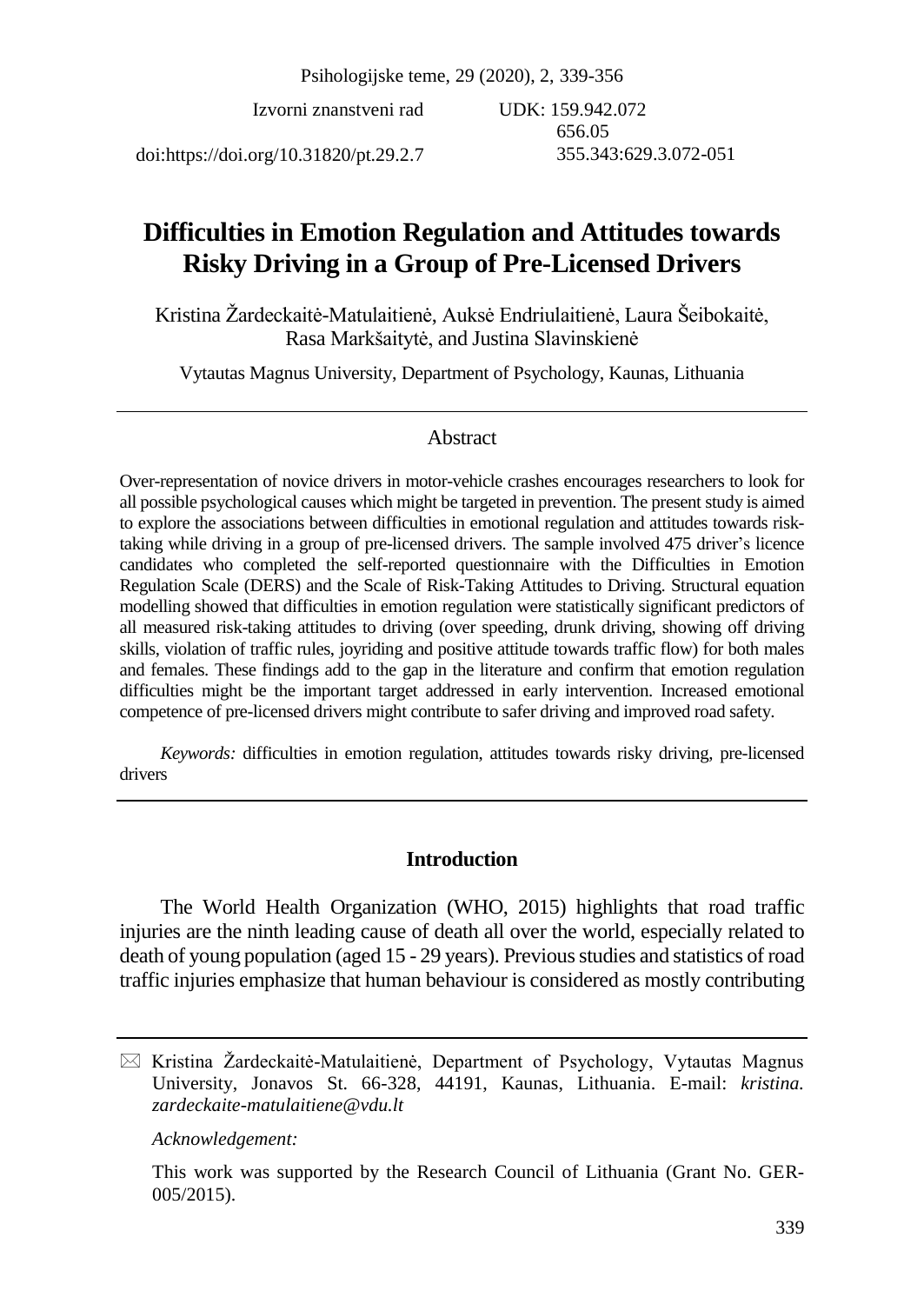to the increased crash risk on the road (Lajunen & Özkan, 2011; US General Accounting Office, 2003). Traffic psychologists implement research on various psychological causes related to risky driving to develop the most relevant intervention measures.

Young/novice drivers require special attention of both scholars and traffic safety practitioners asthey are more often inclined to be risky drivers(Ulleberg & Rundmo, 2002; WHO, 2015). Many antecedents of risky driving in this group are explored, e.g., cognitive characteristics (Brown et al., 2016; Scialfa et al., 2011), personality traits(Berdoulat, Vavassori, & Munoz Sastre, 2013; Panayiotou, 2015; Scott-Parker, Watson, King, & Hyde, 2013), lifestyles (e.g., Møller & Haustein, 2013), motives and emotions (e.g., Atombo, Wu, Zhong, & Zhang, 2016; Suhr & Dula, 2017), and lack of driving experience (Borowsky, Shinar, & Oron-Gilad, 2010). Still, Roman, Poulter, Barker, McKenna, and Rowe (2015) suggest that this group of drivers "represents multiple homogeneous groups of drivers" (p. 61), who have different developmental trajectories of aberrant driver behaviour, which could be detected quite early before their independent driving. Nevertheless, research on drivingrelated issues in the group of pre-licensed drivers is quite scarce, with some exceptions of studies conducted by Scott-Parker et al. (2013), and Begg, Langley, Brookland, Ameratunga, and Gulliver (2014), which focused on personality and health-risk behaviour. The purpose of current study is to explore the associations between pre-licensed drivers' difficulties in emotional regulation and their attitudes towards risk-taking on the road.

Previous literature provides some evidence that driving attitudes are significant predictors of driving behaviour (Rowe, Maughan, Gregory, & Eley, 2013; Ulleberg & Rundmo, 2002), and attitude-based approach might be useful in the groups of traffic users that have no independent driving experience, for example, in driving training phase (Mann & Sullman, 2008). Driving errors, lapses or violations in the period of learning to drive are mostly related to the lack of driving experience, and not always related to later accident involvement (Mayhew, Simpson, & Pak, 2003). Therefore, this study focuses on the attitudes towards risky driving of pre-licensed drivers as significant predictors of their later risky behaviour on the road. Moreover, we intend to measure attitudes towards distinct types of risky behaviour on the road (e.g., speeding, joyriding, drink-driving) as Ulleberg and Rundmo (2002) recommended. Their recommendation is based on the previous research suggesting that stronger correlation between attitudes and behaviour might be found if the principle of compatibility is followed (see more in Sutton, 1998). Thus, different attitudes towards specific risky behaviours while driving might provide more useful information about pre-licensed drivers' particular driving behaviour in the future.

Earlier studies confirmed that both negative and positive emotions have an impact for the risk perception on the road, risky or safe driving, and information processing which is necessary for the driving performance (Chan & Sinhal, 2013; Hu, Xie, & Li, 2013; Jeon, Walker, & Yim, 2014; Rhodes, Pivik, & Sutton, 2015).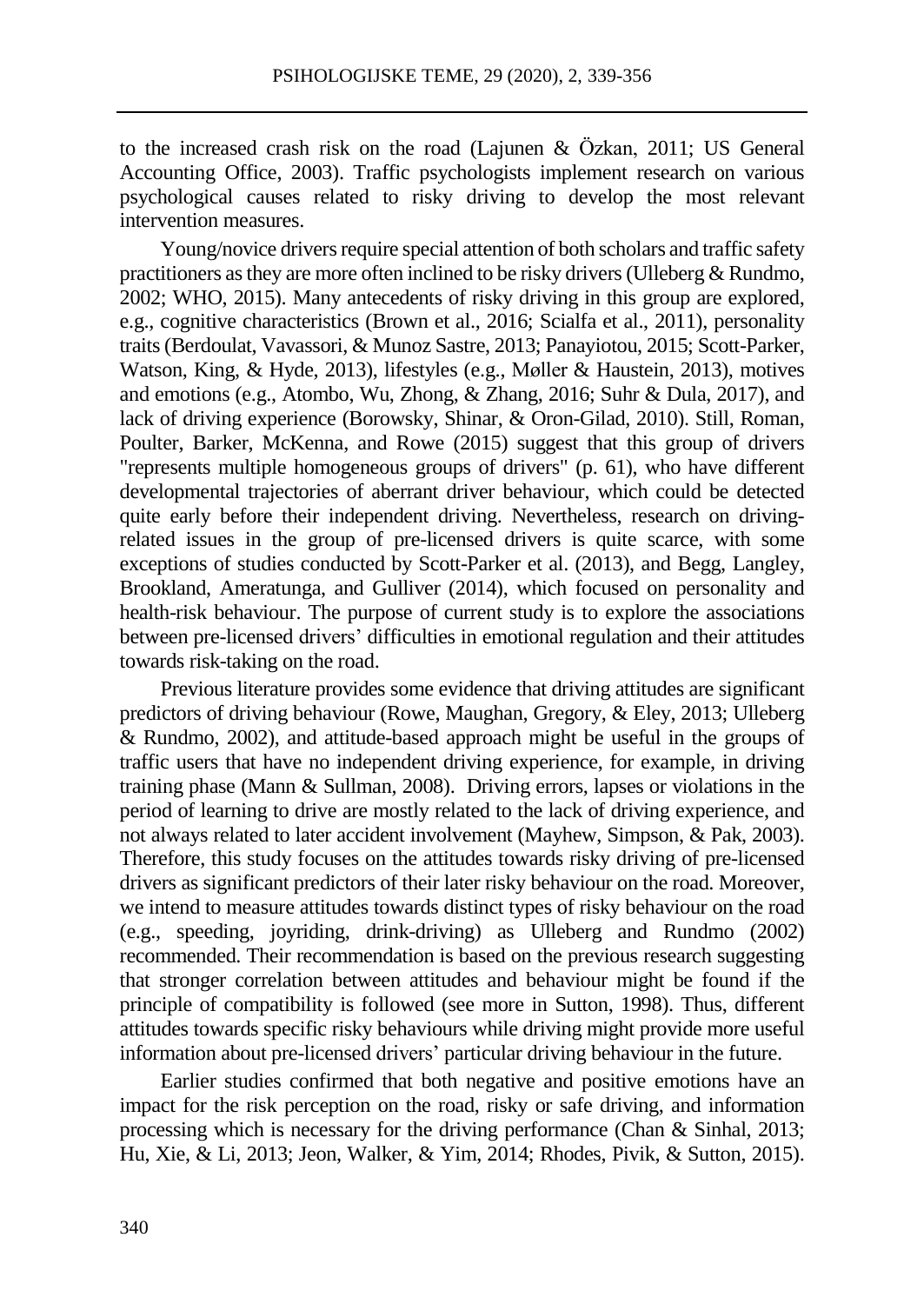Therefore, emotion regulation abilities become of crucial importance in the safe driving context. Emotion regulation is understood as a deliberate or automatic process targeted to regulate individual's emotions, including its components (situation, attention, appraisal and response) and addressed to various levels of regulation (maintain, diminish or increase of emotion expression) (Gross & Thompson, 2007). While research in this field more often emphasize the importance of emotion expression control, but according to Gratz and Roemer (2004), emotion regulation may be conceptualized as involving more abilities. These might include abilities to understand (experience and differentiate) and monitor full range of emotions, as well as abilities to control impulsive behaviours and to choose the most appropriate emotion regulation strategy (Gratz & Roemer, 2004). Moreover, Gratz and Roemer (2004) emphasize that the absence or limitations of any or all of these skills describe difficulties in emotion regulation. Thus, it could be declared that particular skills related to emotion regulation problems represent one broader psychological phenomenon of difficulties in emotion regulation.

Several studies revealed that emotion identification difficulties are related to a higher risk of car accidents among adolescents (Cerniglia et al., 2015). Difficulties in impulse control are related to the increase of speeding or use of cell phone while driving in the experienced drivers' group (Nabi et al., 2005), and various forms of risky driving (e.g., drunk driving, speeding, etc.) in adult male drivers' groups (Brown et al., 2016). Trógolo, Melchior, and Medrano (2014) also have found that more difficulties in different emotion regulation abilities were related to various forms of risky driving or specifically to the increase of texting-while-driving in young drivers group (Feldman, Greeson, Renna, & Robbins-Monteith, 2011). Šeibokaitė, Endriulaitienė, Sullman, Markšaitytė, and Žardeckaitė-Matulaitienė (2017) have found that difficulties with impulse control and difficulties engaging in goal-directed behaviour were related to more frequent self-reported risky driving of Lithuanian drivers. These relations between emotional regulation and behaviour outcomes of risky driving provide the reason to expect similar associations between emotional difficulties and attitudes. For example, Arnau-Sabatés, Sala-Roca, and Jariot-Garcia (2012) have revealed positive relations between lack of emotional abilities and riskier attitudes towards driving in the middle-aged drivers. Still, the literature does not provide a clear answer if these tendencies are established in the group of pre-licensed drivers. Generalising the above stated, the current study is aimed to evaluate relations between difficulties in emotion regulation and attitudes towards risky driving in a group of pre-licensed drivers. The hypothesis (H1) was that more frequent difficulties in emotion regulation are related to riskier attitudes towards driving.

Additionally, previous research show gender differences both in risky driving attitudes (Ulleberg & Rundmo, 2002) and in emotion regulation (Gratz & Roemer, 2004; Ritschel, Tone, Schoemann, & Lim, 2015). Males have more positive attitudes towards various types of risky driving behaviour (e.g., speeding, drink-driving, rule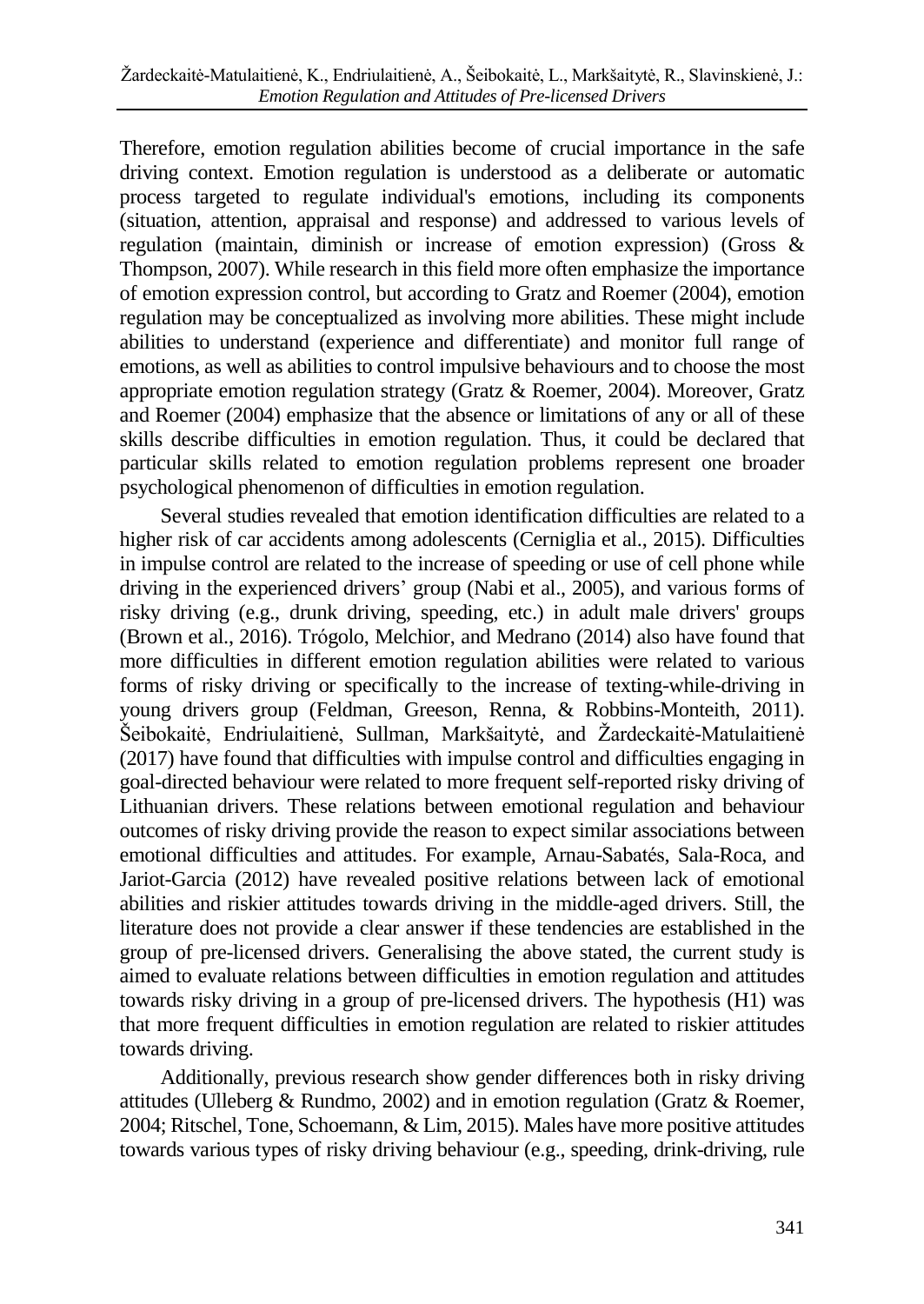violations, etc.) compared to females(Iversen & Rundmo, 2012), especially in young or novice drivers' groups(Cordellieri et al., 2016). Although females are more likely to use most emotion regulation strategies (Nolen-Hoeksema & Aldao, 2011), males show less frequent experiences of emotional awareness than females (Gratz & Roemer, 2004). Scholars provide various theoretical suggestions explaining these differences, but most of them are related to differences in gender socialization and gender roles in particular (Kitayama & Markus, 1997; Manstead, 1992; Özkan & Lajunen, 2005; Social Issues Research Centre, 2004; WHO, 2004). Therefore, gender factor will also be considered in this study while testing the hypothesis.

#### **Method**

# **Participants**

A total of 487 candidates (191 males, 296 females) participated in the study on voluntary basis. Their age ranged from 17 to 58 years ( $M = 23.98$ ,  $SD = 8.09$ ). Female participants were slightly older than males (mean age of females'  $M = 24.82$ ,  $SD =$ 8.39, mean age of males *M* = 22.68, *SD* = 7.43, Student *t* = -2.87, *df* = 485, *p* < .01). Seventy one percent (71 %) of all participants were  $\leq 25$  years old; 23.8 % of the respondents had university education, and 76.2 % did not complete tertiary education.

Driver's license candidates were invited to participate in the study using webpage of the state enterprise "Regitra" responsible for drivers' licensing in Lithuania. Using this online platform, participants freely gave informed consent and were asked to fill in the self-report questionnaire at the webpage before they made a reservation time for their driving exam procedure. They were informed about their rights and confidentiality, as well as about the possibility to contact research implementers if needed. Ethical approval for the study was obtained from the Ethics Committee of Psychology at the Department of Psychology, at Vytautas Magnus University in Lithuania.

#### **Measures**

Difficulties in emotion regulation were assessed using a Lithuanian version of the *Difficulties in Emotion Regulation Scale* (DERS; Gratz & Roemer, 2004). This 36-item self-report instrument measures difficulties in six regulatory abilities: *Lack of emotional awareness* (AWARENESS, 6 items, Cronbach alpha .84), *Lack of emotional clarity* (CLARITY, 5 items, Cronbach alpha .83), *Non-acceptance of emotional responses* (NONACCEPTANCE, 6 items, Cronbach alpha .86), *Difficulties engaging in goal-directed behaviour* (GOALS, 5 items, Cronbach alpha .80), *Impulse control difficulties* (IMPULSE, 6 items, Cronbach alpha .85), and *Limited access to emotion regulation strategies* (STRATEGIES, 8 items, Cronbach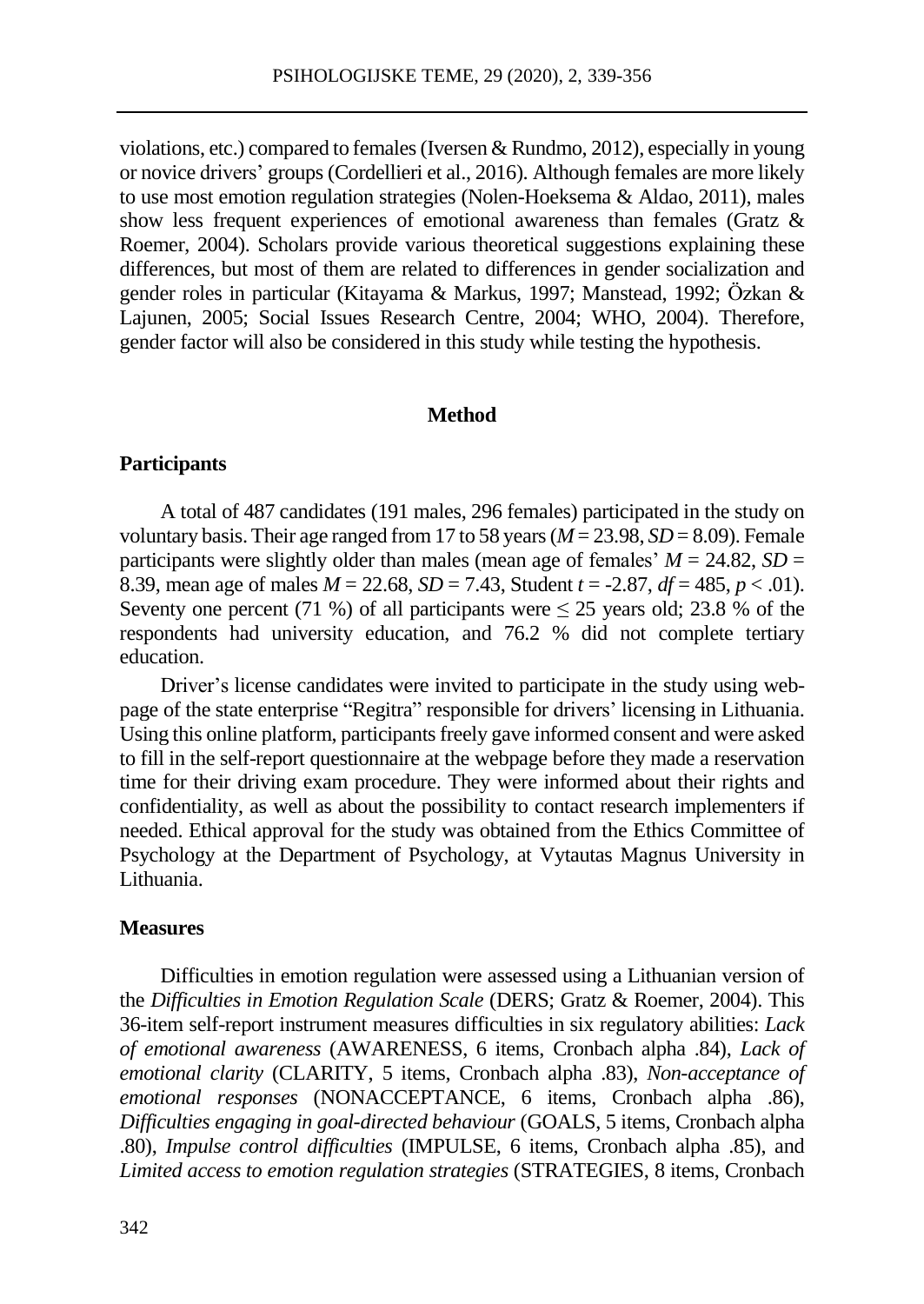alpha .88). Study participants were asked to indicate how often items applied to them using a five-point scale, which ranged from 1 (*almost never*) to 5 (*almost always*). The mean values of each subscale were used in the analyses. A higher score on each sub-scale indicated more emotion regulation difficulties. Lithuanian version of this scale was validated recently (Šeibokaitė et al., 2017).

Pre-drivers' attitudes towards risky driving were measured by the *Scale of Risk*-*Taking Attitudes to Driving* (Ulleberg & Rundmo, 2002). Originally this scale consisted of 45 items, measuring 11 distinct risk-taking attitudes, but only 6 specific, mostly relevant for the novice drivers' group attitudes towards risky driving were used for the purpose of this study: *attitude towards violation of traffic rules* (VIOLATIONS, 2 items; e.g. *You should always obey laws while driving*, Cronbach alpha .80*), attitude towards speeding* (SPEEDING, 5 items, e.g. *If you have good skills, speeding is OK*, Cronbach alpha .82), *attitude towards drinking and driving* (DRINKDRIVING, 3 items, e.g. *I might get in the car with a driver who has been drinking*, Cronbach alpha .65), *attitude towards showing off driving skills to others* (SHOWINGOFF, 3 items, e.g. *Most people like to show off their skills by driving fast*, Cronbach alpha .69), *attitude towards traffic flow vs. rule obedience* (OBEDIENCE, 9 items, e.g. *Sometimes it is necessary to bend the rules to keep traffic going*, Cronbach alpha .87), and *attitude towards joyriding* (JOYRIDING, 3 items, e.g. *Speeding and excitement belong together when you are driving*, Cronbach alpha .62). All items were scored on a five-point Likert scale, ranging from 1 (*strongly disagree*) to 5 (*strongly agree*). The higherscore on each subscale indicated a higher preference for risk-taking. Authors of the instrument supported the multidimensionality of the scale and did not recommend using it as a general measure (Ulleberg & Rundmo, 2002).

# **Statistical Analysis**

Results were analysed with the help of IBM SPSS 16.0 and the AMOS 4.0 Statistical Package. Before the statistical analysis of the data, all variables used in this study were tested for normality. Kolmogorov-Smirnov test showed significant violation from normal distribution for all scales, but skewness and kurtosis statistics fell in the range of minus and plus one, except for the scale "attitudes towards traffic rules' violations". The latter was transformed by using logarithmic transformation to fit normality distribution better. After transformation, skewness and kurtosis of this scale ranged between minus and plus one. The values for skewness and kurtosis between -2 and +2 are considered acceptable in order to prove normal univariate distribution (George & Mallery, 2010). Therefore, parametric statistics was applied to all variables of the study. Student's *t*-test was used in order to compare the means of difficulties in emotion regulation and risky driving attitudes between males and females. Bonfferoni's correction for multiple testing was used measuring statistically significant gender differences in all twelve measures (statistically significant difference was for  $p < .00$ ). Pearson correlations were calculated to examine zero-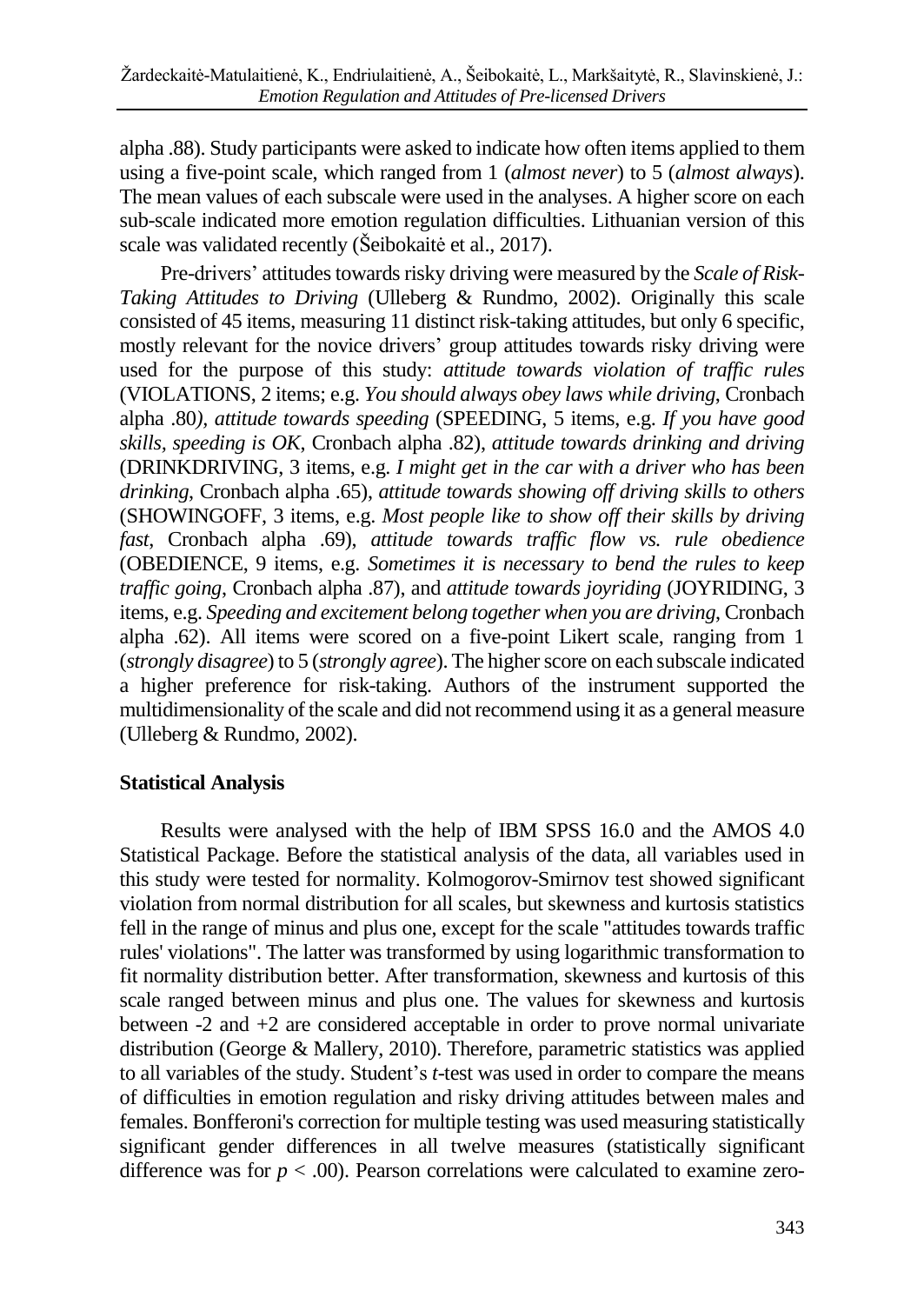order correlations between the variables. Structural equation modelling was used to explore the path between difficulties in emotion regulation and attitudes, using difficulties in emotion regulation as a latent variable and the attitudes as observed variables. Decision to use difficulties in emotion regulation as a latent variable was based on the Gratz and Roemer's (2004) theoretical assumption that all aspects of emotion regulation difficulties represent one general phenomenon. Empirical data of this study also confirmed this assumption. Similarly, decision to use separate variables of the attitudes was based on suggestions of Ulleberg and Rundmo (2002).

#### **Results**

First, information concerning measured variables' descriptive statistics (means, standard deviations, and inter-correlations) and gender differences are presented (see Table 1 and Table 2).

#### Table 1

*Descriptive Statistics and Gender Differences in Difficulties in Emotion Regulation and Risky Driving Attitudes*

| Measure             | Males' mean $(SD)$<br>$N = 191$ | Females' mean (SD)<br>$N = 296$ | $t^a$   | $\boldsymbol{p}$ |
|---------------------|---------------------------------|---------------------------------|---------|------------------|
| Awareness           | 2.68(0.90)                      | 2.08(0.67)                      | 7.86    | .000             |
| Clarity             | 2.09(0.84)                      | 2.02(0.79)                      | 0.95    | .343             |
| Nonacceptance       | 2.37(0.81)                      | 2.50(0.92)                      | $-1.56$ | .120             |
| Goals               | 2.39(0.86)                      | 2.51(0.87)                      | $-1.47$ | .144             |
| Impulse             | 1.83(0.74)                      | 1.96(0.79)                      | $-1.77$ | .078             |
| Strategies          | 2.12(0.80)                      | 2.12(0.79)                      | $-0.01$ | .991             |
| <b>Violations</b>   | 0.65(0.27)                      | 0.52(0.23)                      | 5.59    | .000             |
| (transformed value) |                                 |                                 |         |                  |
| Speeding            | 2.45(0.97)                      | 2.03(0.92)                      | 4.82    | .000             |
| Drinkdriving        | 2.01(0.97)                      | 1.74(0.92)                      | 3.16    | .002             |
| Showing off         | 3.15(0.92)                      | 3.17(0.98)                      | $-0.26$ | .798             |
| Obedience           | 2.30(0.81)                      | 1.93(0.78)                      | 5.08    | .000             |
| Joyriding           | 3.01(0.95)                      | 2.81(0.93)                      | 2.20    | .028             |

 $a$  *t* statistic comparing male and female means ( $df = 485$ ; except for the attitude towards violation of traffic rules  $df = 356.91$ ; and lack of emotional awareness  $df = 322.70$ )

Data showed (see Table 1) that males had more difficulties in emotional awareness compared to females, but no other statistically significant gender differences were found in other difficulties in emotion regulation scales. Male prelicensed drivers also possessed riskier attitudes towards safety than females in almost allscales of attitudes. They had statistically significantly more positive view towards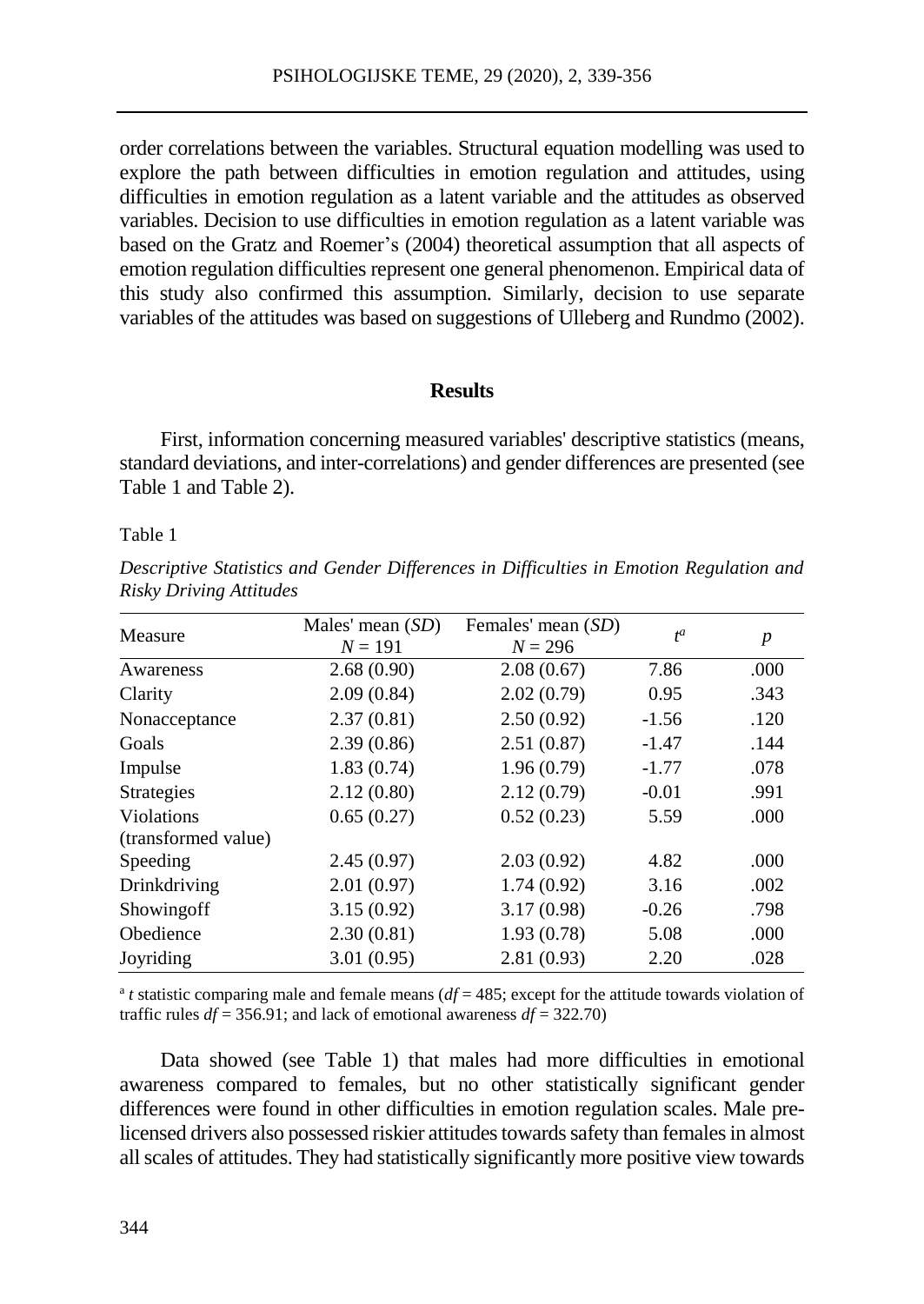traffic rules violations, speeding, drinking and driving, and necessity to maintain the traffic flow even if rules are violated. These results confirm the need to control for gender effects in later hypothesis testing analysis.

# Table 2

| Zero-Order Correlations among all Measured Variables ( $N = 487$ ) |  |
|--------------------------------------------------------------------|--|
|--------------------------------------------------------------------|--|

| Measure                               | 1. | $\overline{2}$ .         | 3.         | 4.       | 5.                       | 6.                       | 7.                           | 8.         | 9.                           | 10.                      | 11.                    | 12.        | 13.      |
|---------------------------------------|----|--------------------------|------------|----------|--------------------------|--------------------------|------------------------------|------------|------------------------------|--------------------------|------------------------|------------|----------|
| $1.$ Age                              | ٠  | $-.07$                   | $-14^{**}$ | $-.01$   | $-.03$                   | .01                      | $-0.05$                      | $-17^{**}$ | $-15^{**}$                   | $-.07$                   | $-.01$                 | $-16^{**}$ | $-.03$   |
| 2. Awareness                          |    | $\overline{\phantom{a}}$ | $.34***$   | $-.08$   | $-.08$                   | $.11*$                   | .05                          | $.30^{**}$ | $.09*$                       |                          | $.15^{**}$ $-.10^{*}$  | .07        | $-0.02$  |
| 3. Clarity                            |    |                          | ٠          | $.43***$ | $.45***$                 | $.63***$                 | $.58***$                     | $.28***$   | $.20^{**}$                   | $.29***$                 | .07                    | $.21***$   | .09      |
| 4. Nonacceptance                      |    |                          |            | ۰        | $.60**$                  | $.59**$                  | $.72***$                     | .01        | $.30**$                      | $.15***$                 | $.24***$               | $.27***$   | $.24***$ |
| 5. Goals                              |    |                          |            |          | $\overline{\phantom{a}}$ | $.70^{**}$               | $.74***$                     | $.14***$   | $.25***$                     | $.15***$                 | $.19***$               | $.28***$   | $.21***$ |
| 6. Impulse                            |    |                          |            |          |                          | $\overline{\phantom{a}}$ | $.76***$                     | $.26***$   | $.24***$                     | $.26***$                 | $.11***$               | $.27***$   | $.17***$ |
| 7. Strategies                         |    |                          |            |          |                          |                          | $\qquad \qquad \blacksquare$ | $.20^{**}$ | $.32***$                     | $.25***$                 | $.22***$               | $.34***$   | $.26***$ |
| 8. Violations<br>(transformed values) |    |                          |            |          |                          |                          |                              | ٠          | $.30**$                      |                          | $.33^{**}$ $-.15^{**}$ | $.33***$   | $-.04$   |
| 9. Speeding                           |    |                          |            |          |                          |                          |                              |            | $\qquad \qquad \blacksquare$ | $.29***$                 | $.20^{**}$             | $.75***$   | $.37***$ |
| 10. Drinkdriving                      |    |                          |            |          |                          |                          |                              |            |                              | $\overline{\phantom{0}}$ | .02                    | $.28***$   | .06      |
| 11. Showing off                       |    |                          |            |          |                          |                          |                              |            |                              |                          | ٠                      | $.25***$   | $.48***$ |
| 12. Obedience                         |    |                          |            |          |                          |                          |                              |            |                              |                          |                        |            | $.39***$ |
| 13. Joyriding                         |    |                          |            |          |                          |                          |                              |            |                              |                          |                        |            | ۰        |

 $^{*}p < .05; ^{**}p < .01.$ 

Correlation analysis between age and difficulties in emotion regulation as well as risky driving attitudes (see Table 2) revealed that younger age of pre-licensed drivers was statistically significantly related to riskier attitudes towards traffic rules violations, drunk driving and violation of traffic rules to maintain traffic flow. Also, younger participants had statistically significantly more difficulties in understanding their emotions compared to the older ones. These results suggest that the age of the participants also should be controlled in later analysis.

To test our hypothesis, we first calculated correlations among difficulties in emotion regulation and risky driving attitudes in separate gender groups of prelicensed drivers (see Table 3).

All scales of difficulties in emotion regulation except one (lack of emotion awareness) in male pre-licensed drivers sample have shown statistically significant consistent correlations with almost all risky driving attitudes: the more males were not accepting their emotional responses, had impulse control difficulties or difficulties engaging in goal-directed behaviours, the more they were intended to have riskier attitudes towards various aspects of problematic driving. Similarly, more limited access to emotion regulation strategies was related to all attitudes towards risky driving in males' group. Lack of emotional clarity was also statistically significantly related positively with four out of six attitudes towards risky driving.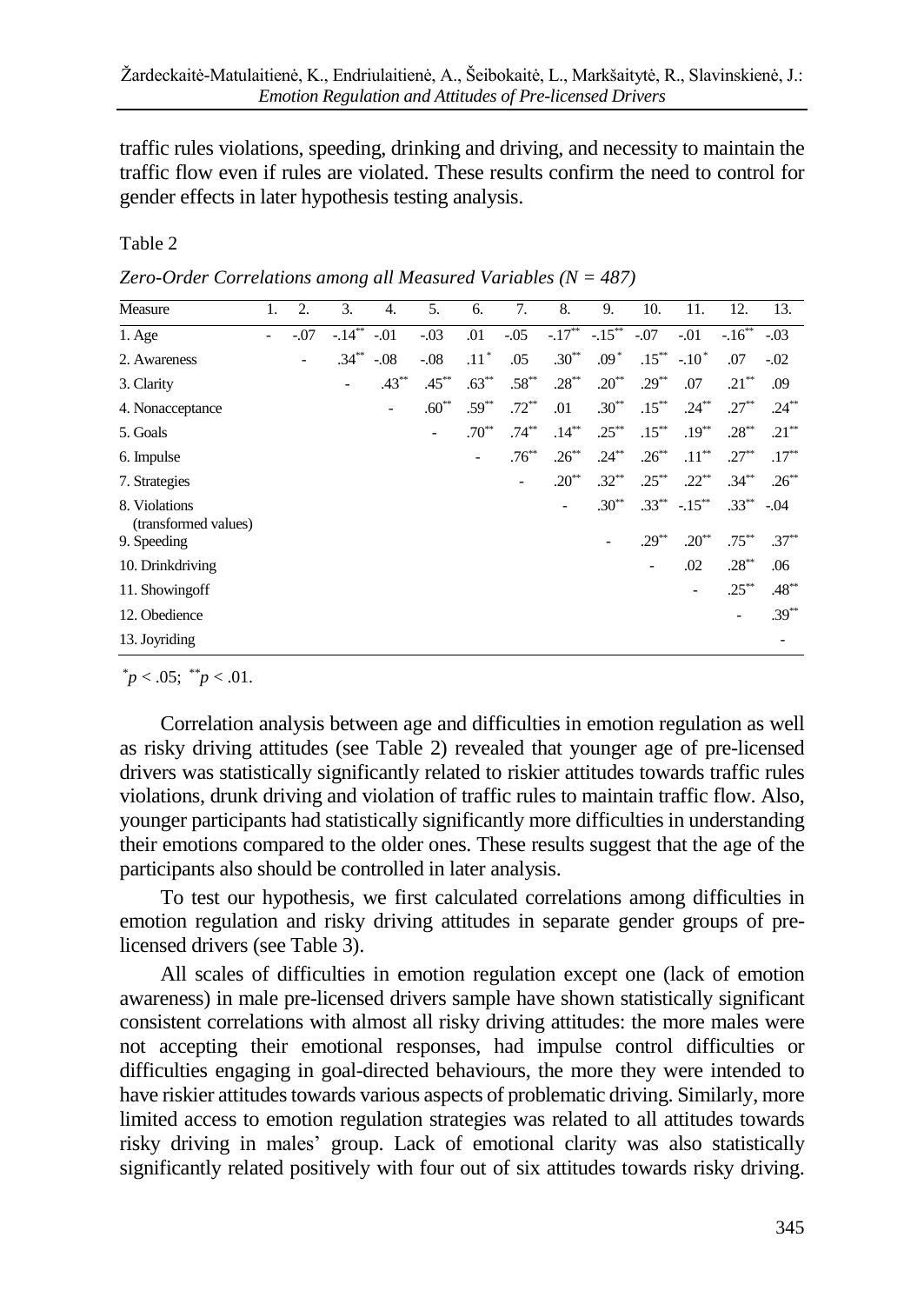However, lack of emotion awareness was found to be positively related to more expressed acceptance of traffic rules violations but negatively related to more expressed attitudes towards showing off driving skills to others, joyriding and violating traffic rules in order to maintain traffic flow. It should be mentioned that all correlations between risky driving attitudes and difficulties in emotion regulation were medium or weak.

#### Table 3

*Correlation between Difficulties in Emotion Regulations and Risky Driving Attitudes in Male (N = 191) and Female (N = 296) Pre-Licensed Drivers Group* 

|                         | Gender | Awareness           | Clarity  | Nonacceptance | Goals     | Impulse    | <b>Strategies</b>  |
|-------------------------|--------|---------------------|----------|---------------|-----------|------------|--------------------|
| Violations              | М      | $.37***$            | $.43***$ | $-.02$        | $.17*$    | $.38***$   | $.17$ <sup>*</sup> |
| (transformed)<br>value) | F      | $.29***$            | $.13*$   | $-.03$        | .11       | $.16***$   | $.15***$           |
| Speeding                | М      | $-.13$              | $.15*$   | $.31***$      | $.29***$  | $.28***$   | $.27***$           |
|                         | F      | .01                 | $.23***$ | $.34***$      | $.28***$  | $.30**$    | $.37***$           |
| Drinkdriving            | М      | .06                 | $.26***$ | $.21***$      | $.18*$    | $.39***$   | $.38***$           |
|                         | F      | .09                 | $.23***$ | $.13*$        | $.15***$  | $.20^{**}$ | $.19***$           |
| Showingoff              | M      | $-44$ <sup>**</sup> | $-.05$   | $.31^{**}$    | $.25***$  | .07        | $.25***$           |
|                         | F      | $-.06$              | $.15***$ | $.22***$      | $.14*$    | $.12*$     | $.22***$           |
| Obedience               | М      | $-.17*$             | $.18*$   | $.31***$      | $.33***$  | $.35***$   | $.28***$           |
|                         | F      | .02                 | $.23***$ | $.29***$      | $.26***$  | $.32***$   | $.38***$           |
| Joyriding               | М      | $-0.38**$           | $-.01$   | $.28***$      | $.27***$  | $.17*$     | $.22***$           |
|                         | F      | .01                 | $.16***$ | $.26***$      | $20^{**}$ | $.18***$   | $.31***$           |

 $p < .05$ ;  $p < .01$ .

Quite similar results were revealed in the female pre-licensed drivers' group. Lack of emotional clarity, impulse control difficulties and limited access to emotional regulation strategies were statistically significantly positively related to all types of attitudes towards risky driving (see Table 3). More expressed nonacceptance of emotions as though as more expressed difficulties engaging in goaldirected behaviours had statistically significant positive associations with five different types of risky driving attitudes, except for the attitude towards traffic rule violations. Emotional awareness was correlated only with more positive attitudes towards violation of traffic rules. As for males, all correlations between these two phenomena were quite weak.

Lastly, further integrated model of relationship between difficulties in emotion regulation and risky driving attitudes was evaluated using structural equation modelling while testing our hypothesis, which helps to control significant intercorrelations among analyzed variables. Difficulties in emotion regulation were introduced as a latent variable to analysis, while gender and all types of attitudes of risky driving were treated as observed ones. Lack of emotional awareness was omitted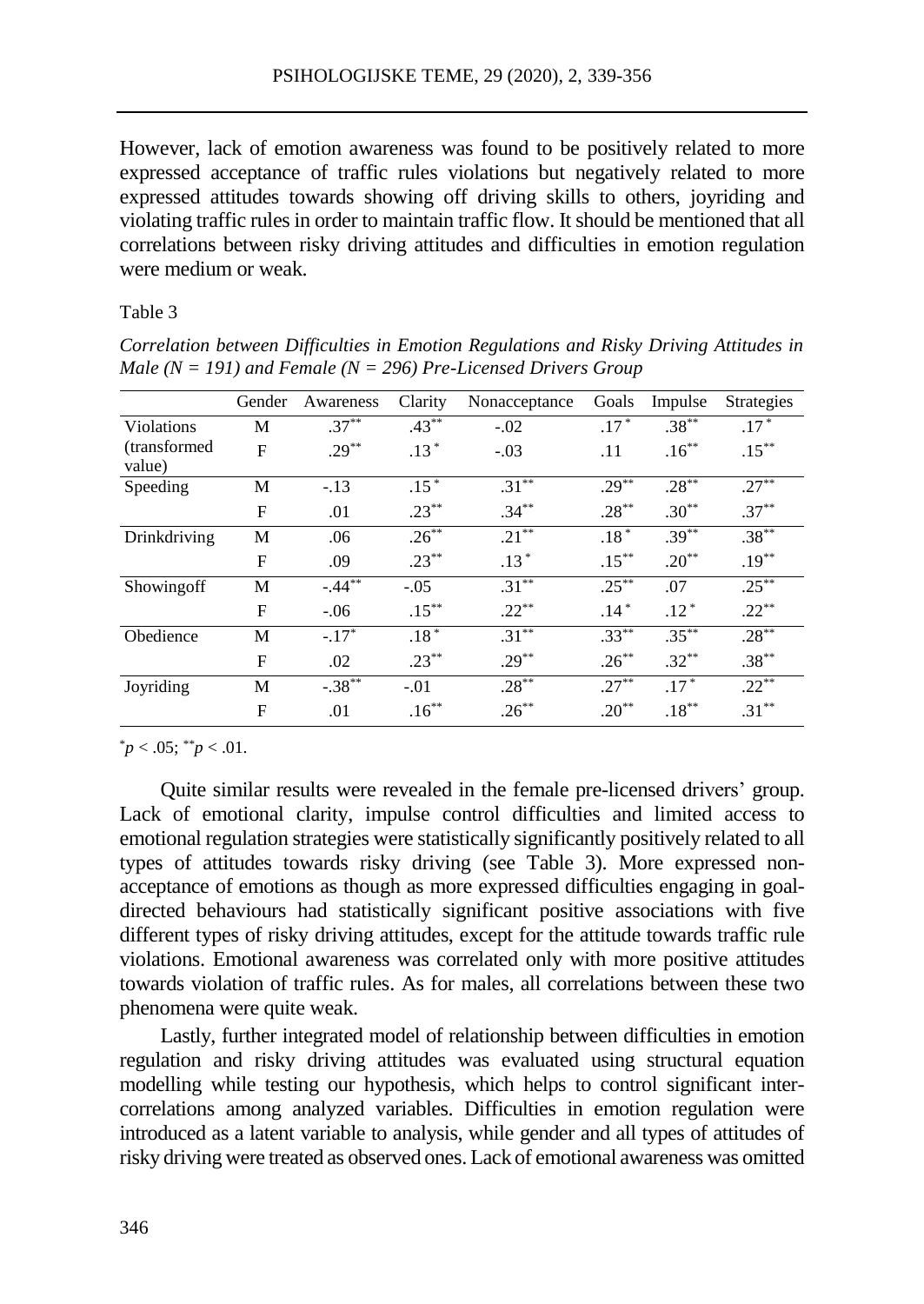fromthe model because it had no significant loadingsinto the latent variable. Age was not included in the final model because it had no significant relations with neither latent nor observed variables. The model demonstrated good fit to observed data: chisquare =  $67.241$ ,  $df = 31$ ,  $p < .01$ ; CFI = .986; RMSEA = .049. Covariations among difficulties in emotion regulation variables and attitudes of risky driving were evaluated in the model but were deleted from the figure for better clarity of the results.

Scores of five scales compose a latent factor of difficulties in emotion regulation with significant loadings (see Figure 1) and this factor is statistically significantly positively related to all types of attitudes of risky driving: attitude towards speeding, attitude towards drunk driving, attitude towards traffic flow vs. rule obedience, attitude towards showing off driving skills to others, attitude towards violation of traffic rules, and attitude towards joyriding. Still, non-acceptance of emotions is individually statistically significantly negatively related to risky attitudes towards violations of traffic rules and positively to speeding, while lack of clarity of emotions is also individually statistically significantly positively related to risky attitudes towards violations of traffic rules, but difficulties in impulse control are statistically significantly negatively related to a more positive attitude towards showing off driving skills to others. Additionally, gender (being male) is also statistically significantly related to more pronounced all types of attitudes of risky driving, except the attitude towards showing off driving skills to others. Thus, the hypothesis is partly confirmed.

# **Discussion**

Worldwide statistics and research (Molina, Garcia-Ros, & Keskinen, 2014; WHO, 2004) suggest that drivers' training might not be efficient in terms of candidates' abilities to understand driving goals and contexts as though as general skills needed for living (e.g., impulse control skills) (see more Molina et al., 2014). Therefore, early interventions targeted at specific groups of future drivers are extremely needed. The aim of the present study was to evaluate the role of difficulties in emotion regulation for the attitudes towards risky driving in a group of prelicensed drivers in Lithuania. It was hypothesized that more difficulties in emotion regulation would be related to more positive attitudes towards risky driving. In general, the results of thisstudy confirmed this assumption. Specifically, pre-licensed drivers who express more difficulties in emotion regulation, including lack of clarity of emotions, inability to accept various emotions, lack of control of their impulses and have limited number of emotion control strategies, are more likely to consider various types of risky behaviour on the road, e.g., joyriding, overspeeding, drink driving, as acceptable. These results are in line with previous research considering significant influence of emotion acceptance and emotion regulation problems for the risky driving attitudes or risky behaviour on the road (Arnau-Sabatés et al., 2012; Brown et al., 2016; Hu et al., 2013; Trógolo et al., 2014). It might be considered that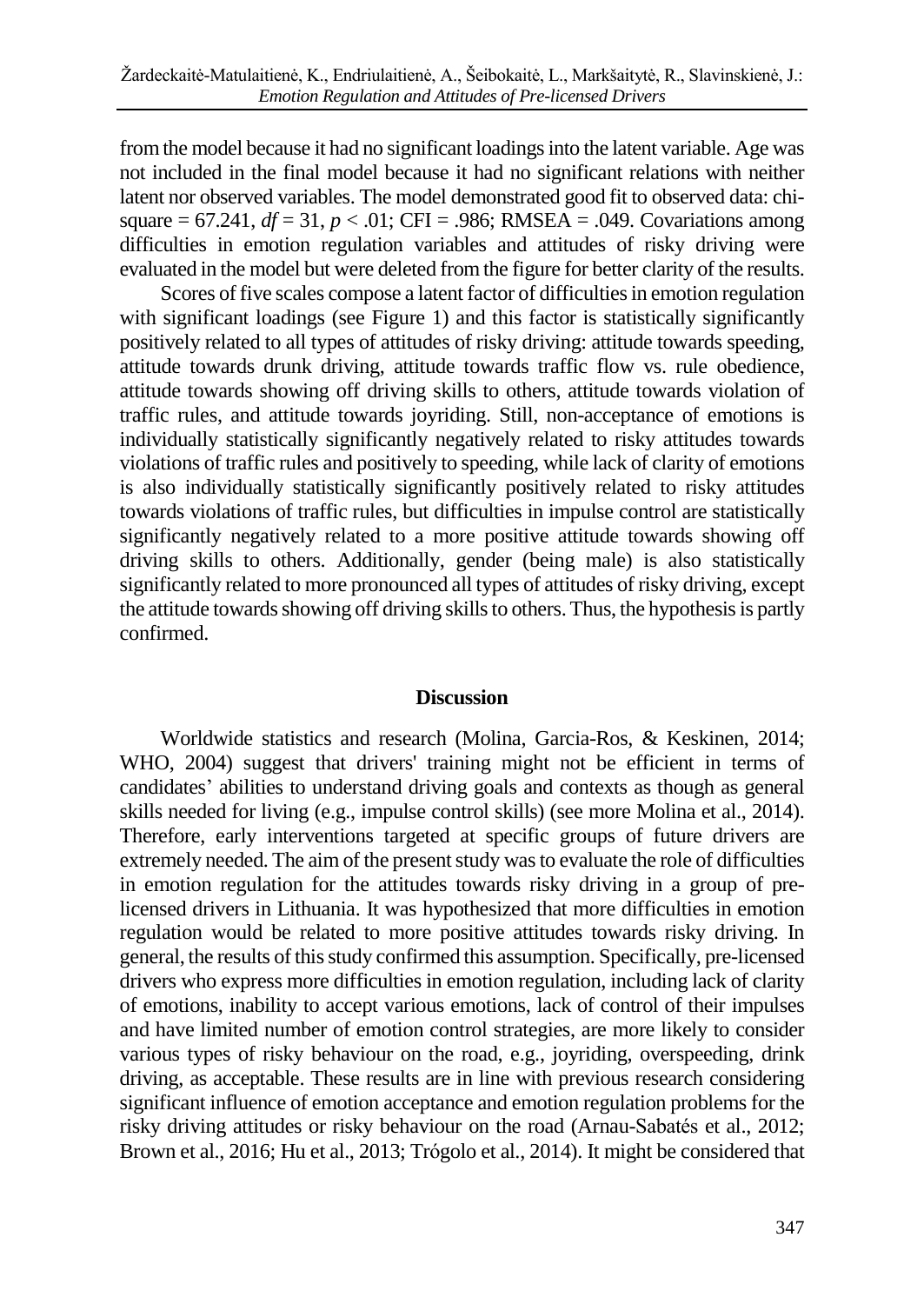

*Note.* Only statistically significant links are shown (*p* < .05), path coefficients are standardised values.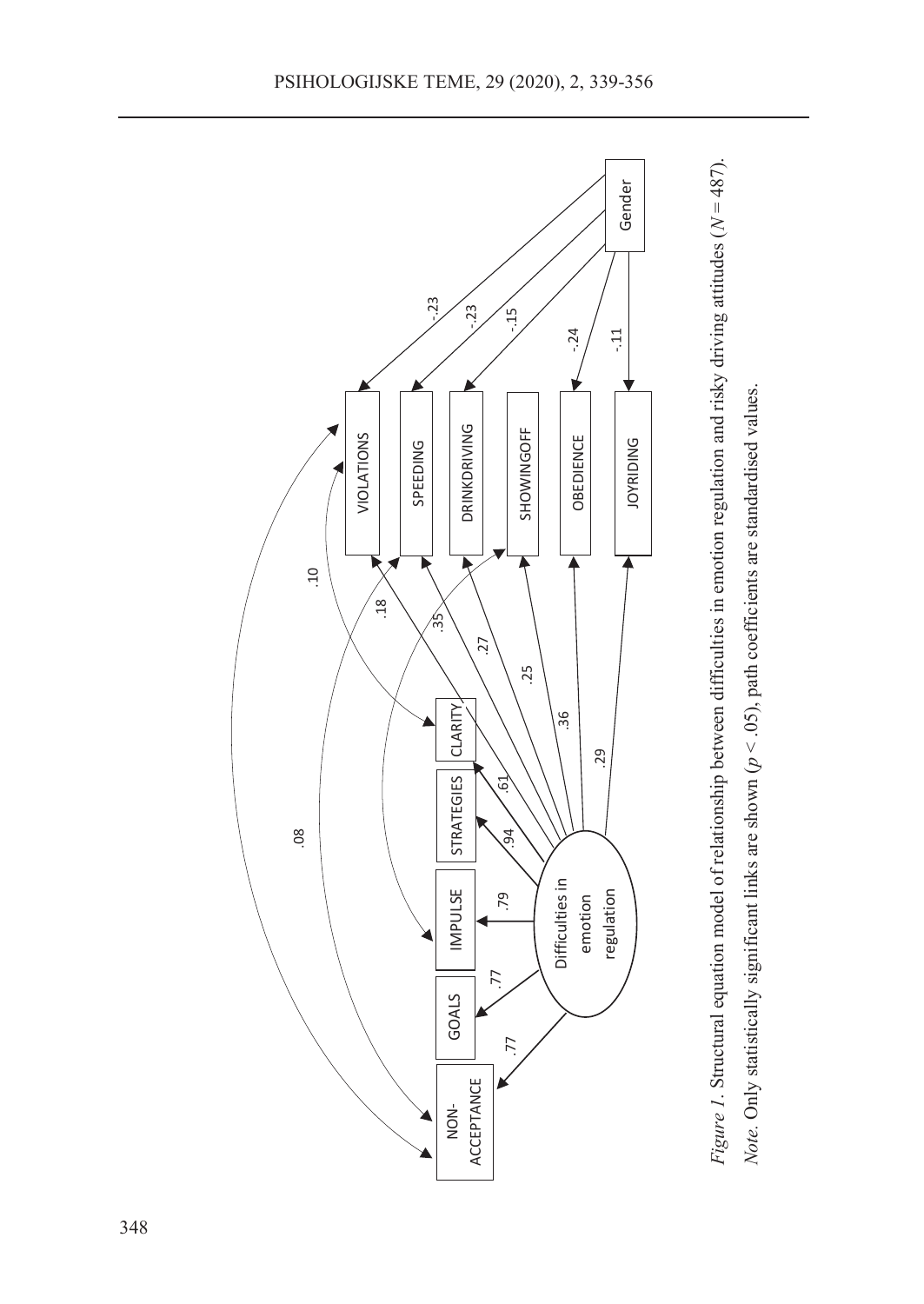limited emotional abilities do not help drivers to manage stressful situations. As Hu et al. (2013) declare, inability to accept negative emotions distort drivers' rational judgment of the risk on the road and motivates them to get rid of this unacceptable state with more risky behaviour. Research on neurobiological characteristics of different forms of risky driving might explain these relations more in depth. For example, Brown et al. (2016) have found that dysfunctions in the medial prefrontal region are related to the inability to follow the rules. They also stated that positive evaluation of speeding is related to acquirement of enough dopamine release by involving in stimulation by taking risks as a mean to diminish feelings of prolonged dysphoria. Similarly, Nabi et al. (2005) also found that drivers' impatience, one of the emotion regulation problems, is related to their engagement in particular risky behaviour on the road (e.g., speeding or use of cellular phone). On the other hand, driving can be understood as emotional engagement activity (see Redshaw, 2004). Specifically, some drivers, especially young males, involve in risky driving in order to experience elevated levels of strong positive emotions. As Redshaw (2004) suggest, exceeding speed limits forsome of the drivers might be a way to experience enjoyment. So, difficulties in management of positive emotions also contribute to higher rates of risky behaviour on the road.

It was also found that specific difficulties in emotion regulation (e.g., nonacceptance of emotions, impulse control problems or emotional clarity) were uniquely related to specific attitudes towards risky driving  $(e.g.,$  drinking and driving or driving to show off, positive attitude towards traffic rules violations) in the prelicensed drivers' group and some of these relations were not in the same direction as our general findings. The more pre-licensed driver was able to accept his or her emotions, the more he or she expressed positive attitude towards traffic violations. Similarly, the less impulse control difficulties person possessed, the more positively he or she valued speeding. However, higher non-acceptance of emotions was also related to more positive evaluation of speeding while driving, as though as more expressed lack of emotional clarity was related positively to higher acceptance of traffic rules violations. These findings represent how different forms of emotion regulation co-occur in specific contexts, different levels of awareness and goals for using specific emotion regulation strategy (Gross & Thompson, 2007; Gyuruk, Gross, & Etkin, 2011). Some of the relations between emotion regulation and attitudes might be more related to overconfidence in person's ability to control their own actions (e.g., the more I think that I can control my impulses, the more I feel confident in showing off while driving for others). Other relations reflect compensatory functions of emotion regulation for the aberrant behaviour (e.g., I can't accept my negative mood, or I don't understand what is happening to me, so I engage in less safe activities [speeding] to elevate my condition or to forget). Relationship between emotion overregulation process and engagement in various forms of aggressive behaviour were suggested and confirmed by other scholars (e.g., Roberton, Daffern, & Bucks, 2014). However, it must be also noted that research on relations between pre-licensed drivers' emotion regulation difficulties and attitudes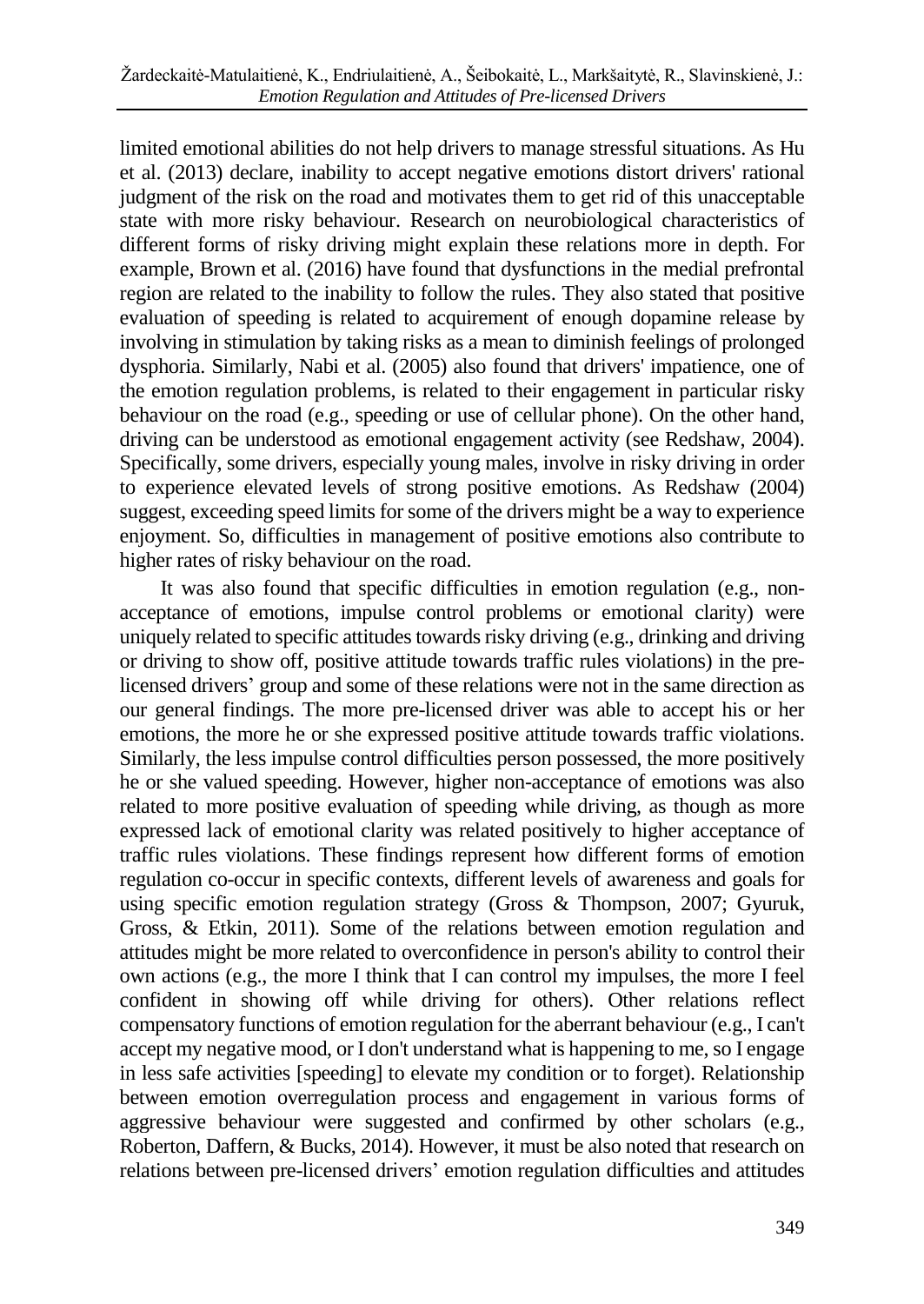towards risky driving are quite rare, thus replication of this research in other samples should be implemented before making overall generalizations.

Current study suggests that addressing the most important psychological issues in driving training programs or early intervention campaigns might be an effective way to prevent the subsequent independent risky driving after licensing. Some previous studies confirmed that interventions based on relaxation techniques are useful in reducing road rage or aggression of the drivers (e.g., Deffenbacher, 2009). Similarly, 'insight' training programs (focused on attitudinal-motivational skills) also showed some effectiveness (Senserrick & Swinburne, 2001). Future research is needed to measure the efficacy of such interventions.

In the end some gender-related results should be also mentioned. As it was expected, gender differences in the attitudes towards risky driving were found in this group of pre-licensed drivers, with males having more positive attitudes towards almost all aspects of the risky driving compared to females (no gender differences were found in their attitudes towards showing off while driving and joyriding). These results are in line with large number of the research in various groups of the drivers all over the world (e.g., Akaateba & Amoh-Gyimah, 2013; González-Iglesias, Gómez Fraguela, & Luengo-Martín, 2012; Social Issues Research Centre, 2004) and could be explained by gender role differences and importance of social norms. It is stated that males are more prone to demonstrating their masculinity by engaging in various risky activities, including risky driving; they are also more inclined to not follow the rules of the society (Akaateba & Amoh-Gyimah, 2013; Özkan & Lajunen, 2006). Further analysis showed that only one gender-related difference in emotion regulation difficulties was found. Specifically, males were less aware of their emotions than females. These results confirm previous studies in this field, suggesting that gender-related emotion regulation issues might be important for these differences (Gratz & Roemer, 2004; McRae, Ochsner, Mauss, Gabrieli, & Gross, 2008).

Some methodological limitations of the present study should be enclosed, too. First, even though we tried to invite all drivers' licence candidates to participate in this study via invitation letters sent to all driving schools in Lithuania, and the sample size is sufficient, it is possible that particular people decided to take part in this study (e.g., those who possess sufficient self-reflection abilities or are interested in traffic safety promotion). Thus, our results could not be generalized to all population of prelicensed drivers. Replication of this study with more representative sample from general population may allow for more generalized results. Secondly, it must be admitted that the gap between attitude and behaviour is still relevant in psychology research, even though traffic psychology research hasshown that drivers'self-reports and actual driving are significantly correlated (Lajunen & Summala, 2003; Parker, Mastead, Stradling, Reason,& Baxter, 1992). In support of this, Mirzaei et al. (2014), and Hu et al. (2013) confirm, that attitudes towards risky driving are closely related to the driving behaviour. However, longitudinal research on future drivers' pre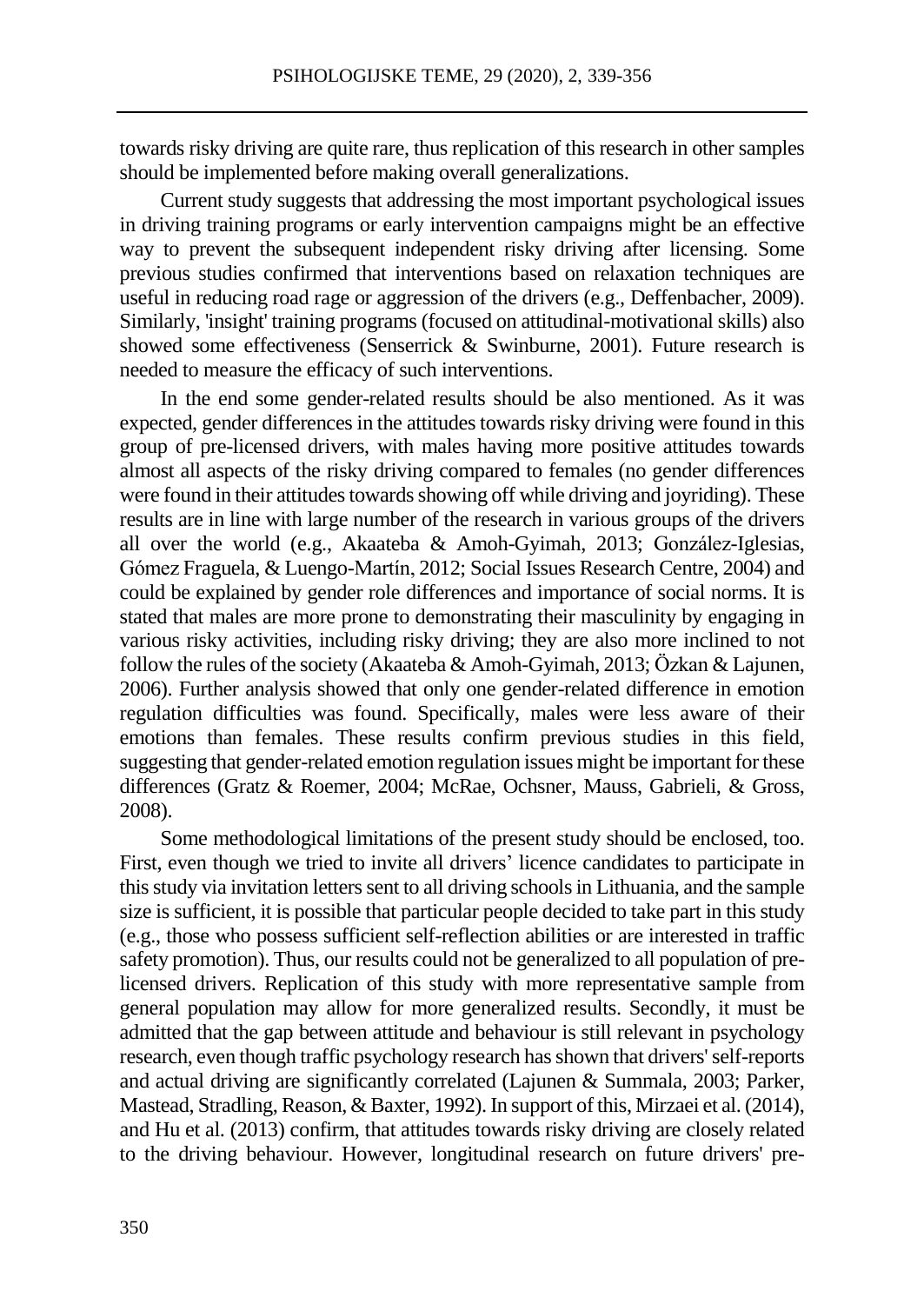licence attitudes towards risky driving and their actual post-licence driving behaviour may add significant contribution to this methodological limitation ofthe study.Third, DERS is used to measure difficulties in regulation of negative emotions, but prior studies have shown that risky driving could be related to positive emotions also (Mesken, Hagenzieker, Rothengatter, & de Ward 2007). Thus, evaluation of the relations between regulation of positive emotions and risky driving attitudes as well as risky driving behaviour should be considered in future research. Furthermore, we must admit that several scales measuring difficulties in emotion regulation in this study had marginal reliabilities. Thus, use of other scales related to emotion regulation might be valuable to replicate results of this study. Next, additional psychological features of pre-licensed driver (e.g., personality traits or general mental ability) might also be important predictors both of their attitudes towards risky driving and actual risky driving in the future. Finally, cross-sectional design of this study does not provide the possibility to measure causal effects between the difficulties in emotion regulation and attitudes towards risky driving. To solve this problem, longitudinal studies that can evaluate importance of emotion regulation difficulties in pre-driving period for the risky driving after obtaining drivers' licence should be encouraged. Evaluation of longitudinal changes in the attitudes towards risky driving through the driving training process might also be valuable.

The present study confirms previous statements on emotion regulation impact for the risky driving and expands our knowledge about the importance of these relations in early stages of driving behaviour. Consistent with previous results from other groups of drivers (Arnau-Sabatés et al., 2012; Trógolo et al., 2014), this study suggests that difficulties in emotion regulation including emotion understanding and behavioural reactions are significantly related to many types of risky driving attitudes of pre-licensed drivers. Although, results show that all pre-licensed drivers possessing more difficulties in emotion regulation are more prone to value positively different types of risky behaviour on the road. Results from this study may help to identify and implement better means for managing traffic safety.

# **References**

- Akaateba, A. M., & Amoh-Gyimah, R. (2013). Driver attitude towards traffic safety violations and risk taking behaviour in Kumasi: The gender and age dimension. *International Journal for Traffic and Transport Engineering, 3,* 479-494.
- Arnau-Sabatés, L., Sala-Roca,J., & Jariot-Garcia, M. (2012). Emotional abilities as predictors of risky driving behaviour among a cohort of middle aged drivers. *Accident Analysis & Prevention, 45*, 818-825. https://doi.org/10.1016/j.aap.2011.07.021
- Atombo, C., Wu, C., Zhong, M., & Zhang, H. (2016). Investigating the motivational factors influencing drivers' intentions to unsafe driving behaviours: Speeding and overtaking violations. *Transportation Research Part F: Traffic Psychology & Behaviour, 43*, 104- 121. https://doi.org/10.1016/j.trf.2016.09.029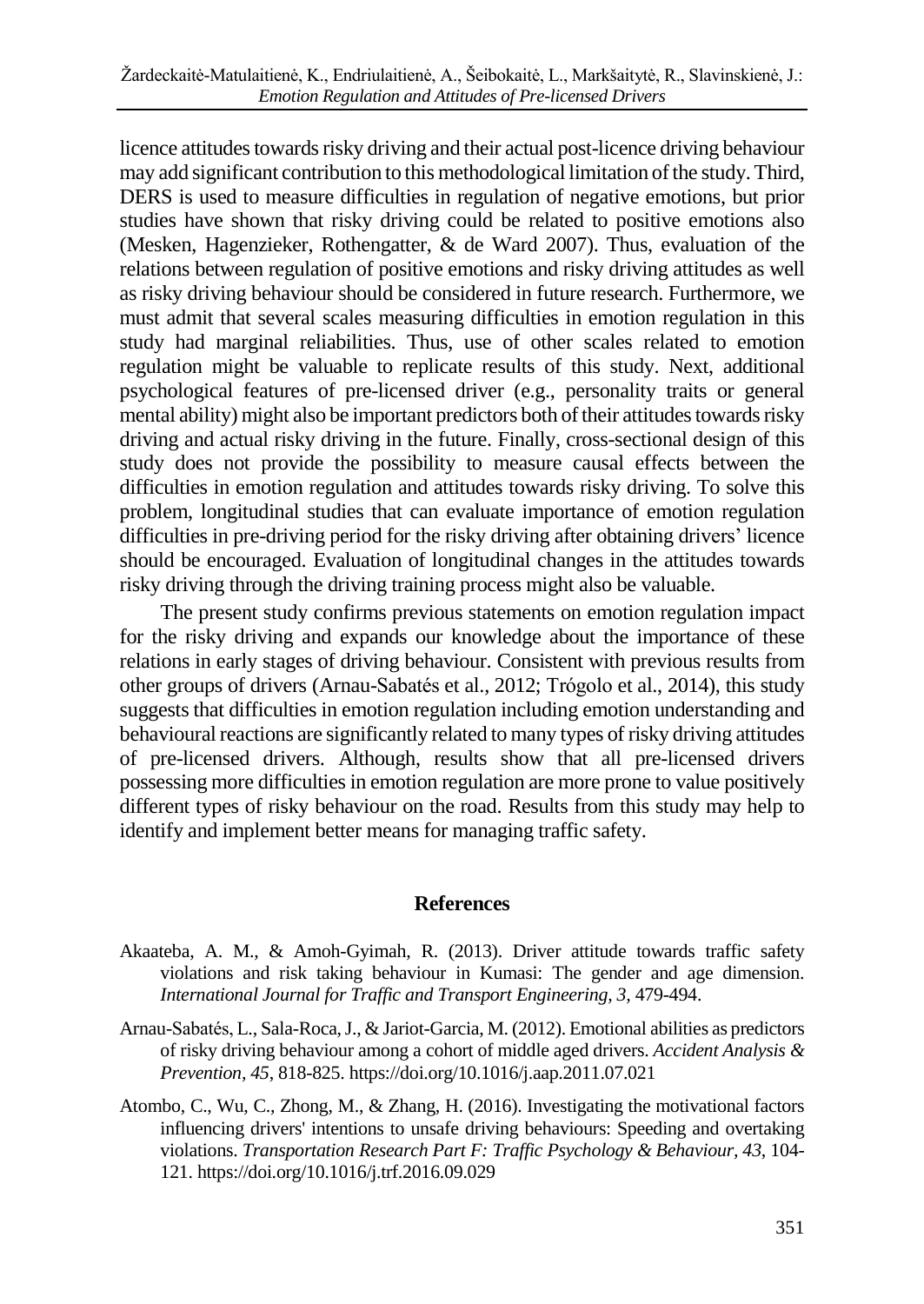- Begg, D. J., Langley J. D., Brookland, R. L., Ameratunga, S., & Gulliver, P. (2014). Prelicensed driving experience and car crash involvement during the learner and restricted, licence stages of graduated driver licensing: Findings from the New Zealand Drivers Study. *Accident Analysis & Prevention, 62*, 153-160. https://doi.org/10.1016/j.aap. 2013.08.027
- Berdoulat, E., Vavassori, D., & Munoz Sastre, M. T. (2013). Driving anger, emotional and instrumental aggressiveness, and impulsiveness in the prediction of aggressive and transgressive driving. *Accident Analysis & Prevention, 50*, 758-767. https://doi.org/10. 1016/j.aap.2012.06.029
- Borowsky, A., Shinar, D., & Oron-Gilad, T. (2010). Age, skill, and hazard perception in driving. *Accident Analysis & Prevention, 42*, 1240-1249. https://doi.org/10.1016/j.aap. 2010.02.001
- Brown, T. G., Ouimet, M. C., Eldeb, M., Tremblay, J., Vingilis, E., Nadeau, L., Pruessner, J., & Bechara, A. (2016). Personality, executive control, and neurobiological characteristics associated with different forms of risky driving. *PLoS ONE, 11*(2), e0150227. https://doi.org/10.1371/journal.pone.0150227
- Cerniglia, L., Cimino, S., Ballarotto, G., Casini, E., Ferrari, A., Carbone, P., & Cersosimo, M. (2015). Motor vehicle accidents and adolescents: An empirical study on their emotional and behavioral profiles, defense strategies and parental support. *Transportation Research Part F: Traffic Psychology & Behaviour, 35*, 28-36. https://doi.org/10.1016/ j.trf.2015.09.002
- Chan, M., & Singhal, A. (2013). The emotional side of cognitive distraction: Implications for road safety. *Accident Analysis & Prevention*, *50*, 147-154. https://doi.org/10.1016/j. aap.2012.04.004
- Cordellieri, P., Baralla, F., Ferlazzo, F., Sgalla, R., Piccardi, L., & Giannini, A. M. (2016). Gender effects in young road users on road safety attitudes, behaviors and risk perception. *Frontiers in Psychology, 7*. https://doi.org/10.3389/fpsyg.2016.01412
- Deffenbacher, J. (2009). Angry drivers: Characteristics and clinical interventions. *Revista Mexicana de Psicologia, 26*, 5-16.
- Feldman, G., Greeson, J., Renna, M., & Robbins-Monteith, K. (2011). Mindfulness predicts less texting while driving among young adults: Examining attention-and-emotionregulation motives as potential mediators. *Personality and Individual Differences, 51*(7), 856-861. https://doi.org/10.1016/j.paid.2011.07.020
- George, D., & Mallery, M. (2010). *SPSS for Windows step by step: A simple guide and reference.* Boston: Pearson.
- González-Iglesias, B., Gómez Fraguela, X. A., & Luengo-Martín, A. (2012). Driving anger and traffic violations: Gender differences. *Transportation Research Part F: Traffic Psychology & Behaviour, 15*(4), 404-412.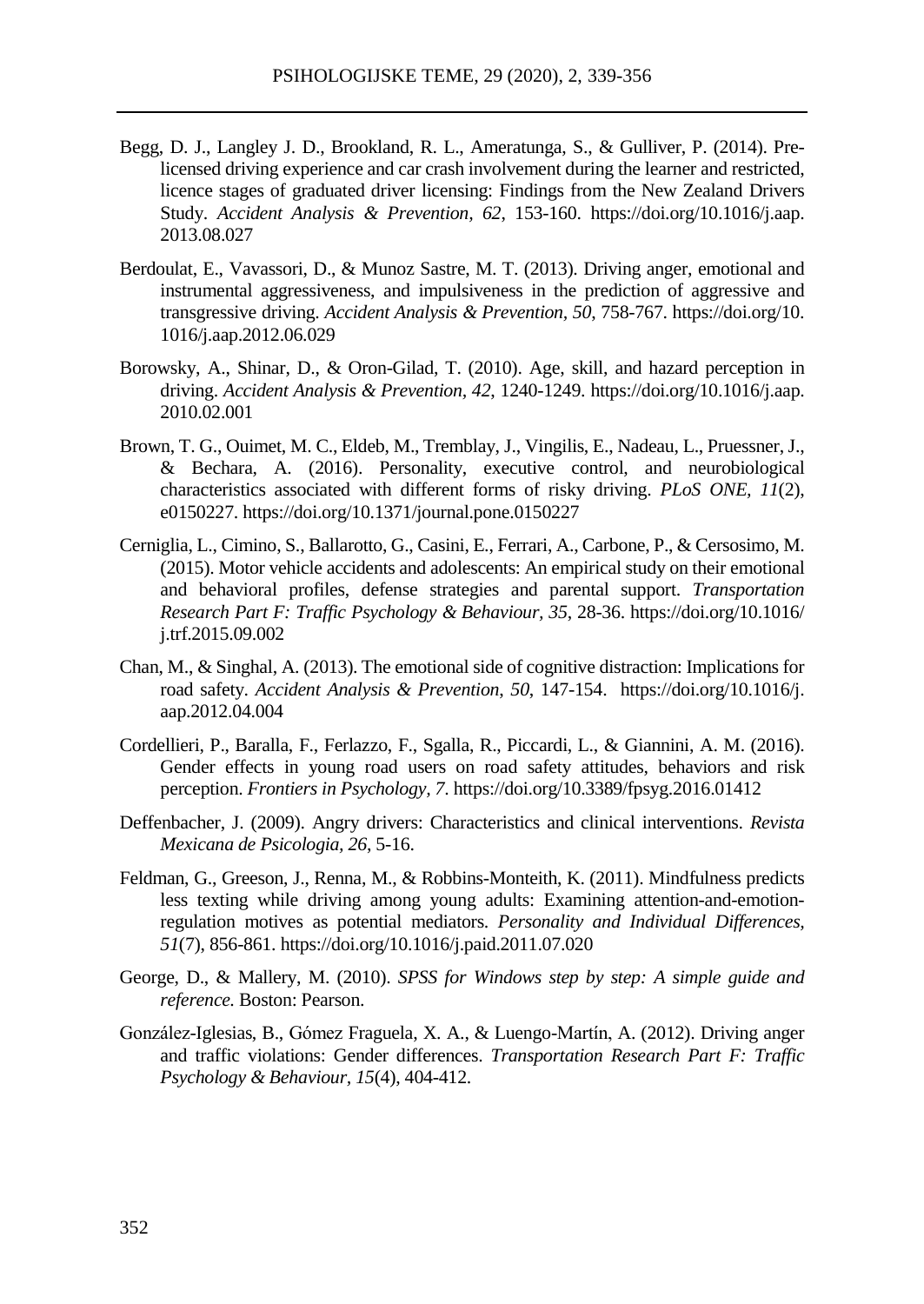- Gratz, K. L., & Roemer, L. (2004). Multidimensional assessment of emotion regulation and dysregulation: Development, factor structure, and initial validation of the difficulties in emotion regulation scale. *Journal of Psychopathology and Behavioral Assessment, 26*(1), 41-54. http://dx.doi.org/10.1007/s10862-008-9102-4
- Gross, J. J., & Thompson, R. (2007). Emotion regulation. Conceptual foundations. In J. J. Gross (Ed.), *Handbook of emotion regulation* (pp. 3-26). New York: Guilford Press.
- Gyuruk, A., Gross, J. J. & Etkin, A. (2011). Explicit and implicit emotion regulation: A dualprocess framework. *Cognition and Emotion, 25*(3), 400-412. https://doi.org/10.1080/ 02699931.2010.544160
- Hu, T. Y., Xie, X., & Li, J. (2013). Negative or positive? The effect of emotion and mood on risky driving. *Transportation Research Part F: Traffic Psychology & Behaviour, 16*, 29-40. https://doi.org/10.1016/j.trf.2012.08.009
- Iversen, H. H., & Rundmo, T. (2012). Changes in Norwegian drivers' attitudes towards traffic safety and driver behaviour from 2000 to 2008. *Transportation Research Part F: Traffic Psychology & Behaviour, 15*, 95-100. https://doi.org/10.1016/j.trf.2011.12.006
- Jeon, M., Walker, B. N., & Yim, J. B. (2014). Effects of specific emotions on subjective judgment, driving performance, and perceived workload. *Transportation Research Part F: Traffic Psychology & Behaviour, 24*, 197-209. https://doi.org/10.1016/j.trf.2014. 04.003
- Kitayama, S., & Markus, H. R. (1997). *Emotion and culture: Empirical studies of mutual influence*. Washington, DC: American Psychological Association.
- Lajunen, T., & Özkan, T. (2011). Self-report instruments and methods. In E. Porter (Ed.), *Handbook of traffic psychology* (pp. 43-59). London, UK: Elsevier Inc.
- Lajunen, T., & Summala, H. (2003). Can we trust self-reports of driving? Effects of impression management on driver behaviour questionnaire responses. *Transport Research Part F: Traffic Psychology & Behaviour, 6*, 97-107. https://doi.org/10.1016/ S1369-8478(03)00008-1
- Mann, H. N., & Sullman, M. J. M. (2008). Pre-driving attitudes and non-driving road-user behaviours: Does the past predict future driving behaviour? In L. Dorn (Ed.), *Driver behaviour and training* (Vol. 3, pp. 65-73). Aldershot, UK: Ashgate.
- Manstead, A. S. R. (1992). Gender differences in emotion. In A. Gale & M. W. Eysenck (Eds.), *Handbook of individual differences: Biological perspectives* (pp. 355-387). Chichester, England: Wiley.
- Mayhew, D. R., Simpson, H. M., & Pak, A. (2003). Changes in collision rates among novice drivers during the first months of driving. *Accident Analysis & Prevention*, *35*(5), 683- 691. https://doi.org/10.1016/S0001-4575(02)00047-7
- McRae, K., Ochsner, K. N., Mauss, I. B., Gabrieli, J. J., & Gross, J. J. (2008). Gender differences in emotion regulation: An fMRI study of cognitive reappraisal. *Group Processes & Intergroup Relations, 11*(2), 143-162. https://doi.org/10.1177/ 1368430207088035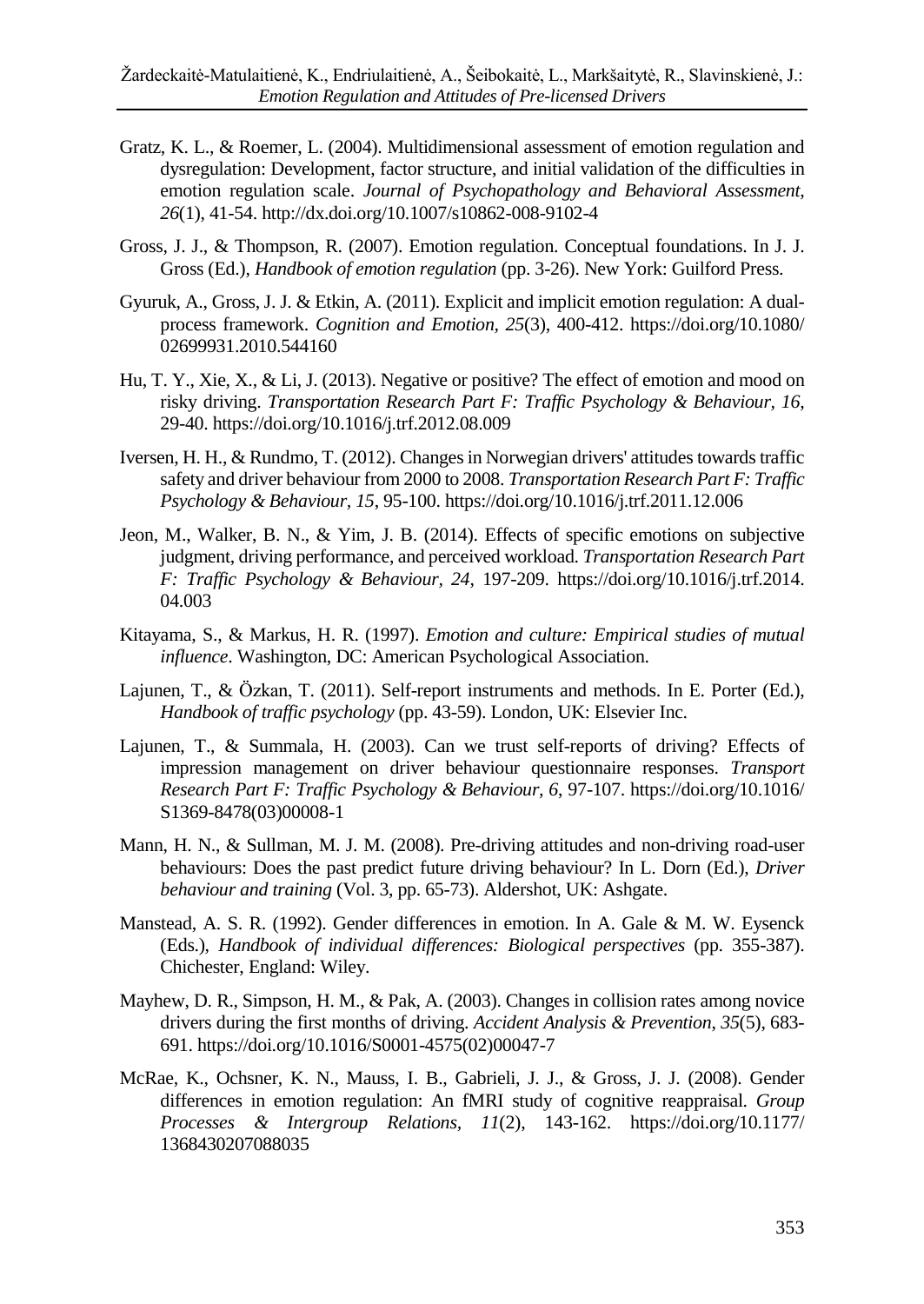- Mesken, J., Hagenzieker, M. P., Rothengatter, T., & de Ward, D. (2007). Frequency, determinants, and consequences of different drivers' emotions: An on-the-road study using self-reports, (observed) behaviour, and physiology. *Transportation Research Part F: Traffic Psychology & Behaviour*, *10*, 458-475. https://doi.org/10.1016/j.trf.2007. 05.001
- Mirzaei, R., Hafezi-Nejad, N., Sadegh Sabagh, M., Ansari Moghaddam, A., Eslami, V., Rakhshani, F., & Rahimi-Movaghar, V. (2014). Dominant role of drivers' attitude in prevention of road traffic crashes: A study on knowledge, attitude, and practice of drivers in Iran. *Accident Analysis and Prevention, 66*, 36-42.
- Molina, J. G., Garcia-Ros, R., & Keskinen, E. (2014). Implementation of the driver training curriculum in Spain: As analysis based on the Goals for Driver Education (GDE) framework. *Transportation Research Part F: Traffic Psychology & Behaviour*, *26*, 28- 37. https://doi.org/10.1016/j.trf.2014.06.005
- Møller, M., & Haustein, S. (2013). Keep on cruising: Changes in lifestyle and driving style among male drivers between the age of 18 and 23. *Transportation Research Part F: Traffic Psychology & Behaviour*, *20*, 59-69. https://doi.org/10.1016/j.trf.2013.05.003
- Nabi, H., Consoli, S. M., Chastang, J.-F., Chiron, M., Lafont, S., & Lagarde, E. (2005). Type A behavior pattern, risky driving behaviors, and serious road traffic accidents: A prospective study of the GAZEL cohort. *American Journal of Epidemiology*, *161*(9), 864-870.
- Nolen-Hoeksema, S., & Aldao, A. (2011). Gender and age differences in emotion regulation strategies and their relationship to depressive symptoms. *Personality and Individual Differences, 51*(6), 704-708. https://doi.org/10.1016/j.paid.2011.06.012
- Özkan, T., & Lajunen, T. (2005). Why are there sex differences in risky driving? The relationship between sex and gender-role on aggressive driving, traffic offences, and accident involvement among young Turkish drivers. *Aggressive Behavior, 31*, 547-558.
- Özkan, T., & Lajunen, T. (2006). What causes the differences in driving between young men and women? The effects of gender roles and sex on young driver's driving behavior and self–assessment. *Transportation Research Part F: Traffic Psychology & Behaviour*, *9*, 269-277.
- Panayiotou, G. (2015). The bold and the fearless among us: Elevated psychopathic traits and levels of anxiety and fear are associated with specific aberrant driving behaviors. *Accident Analysis & Prevention*, *79*, 117-125. https://doi.org/10.1016/j.aap.2015.03. 007
- Parker, D., Manstead, A. S. R., Stradling, S. G., Reason,J. T., & Baxter,J. S. (1992). Intention to commit driving violations: An application of the Theory of Planned Behavior. *Journal of Applied Psychology, 77*(1), 94-101. http://dx.doi.org/10.1037/0021-9010. 77.1.94
- Redshaw, S. (2004). Theories of driver behaviour and driving emotions. In *Safer roads, people, vehicles: Road Safety Research, Policing and Education Conference, 14 to 16 November 2004, Burswood International Resort, Casino Convention Centre, Perth, Western Australia* (pp. 1-9). Perth: Road Safety Research, Policing and Education Conference.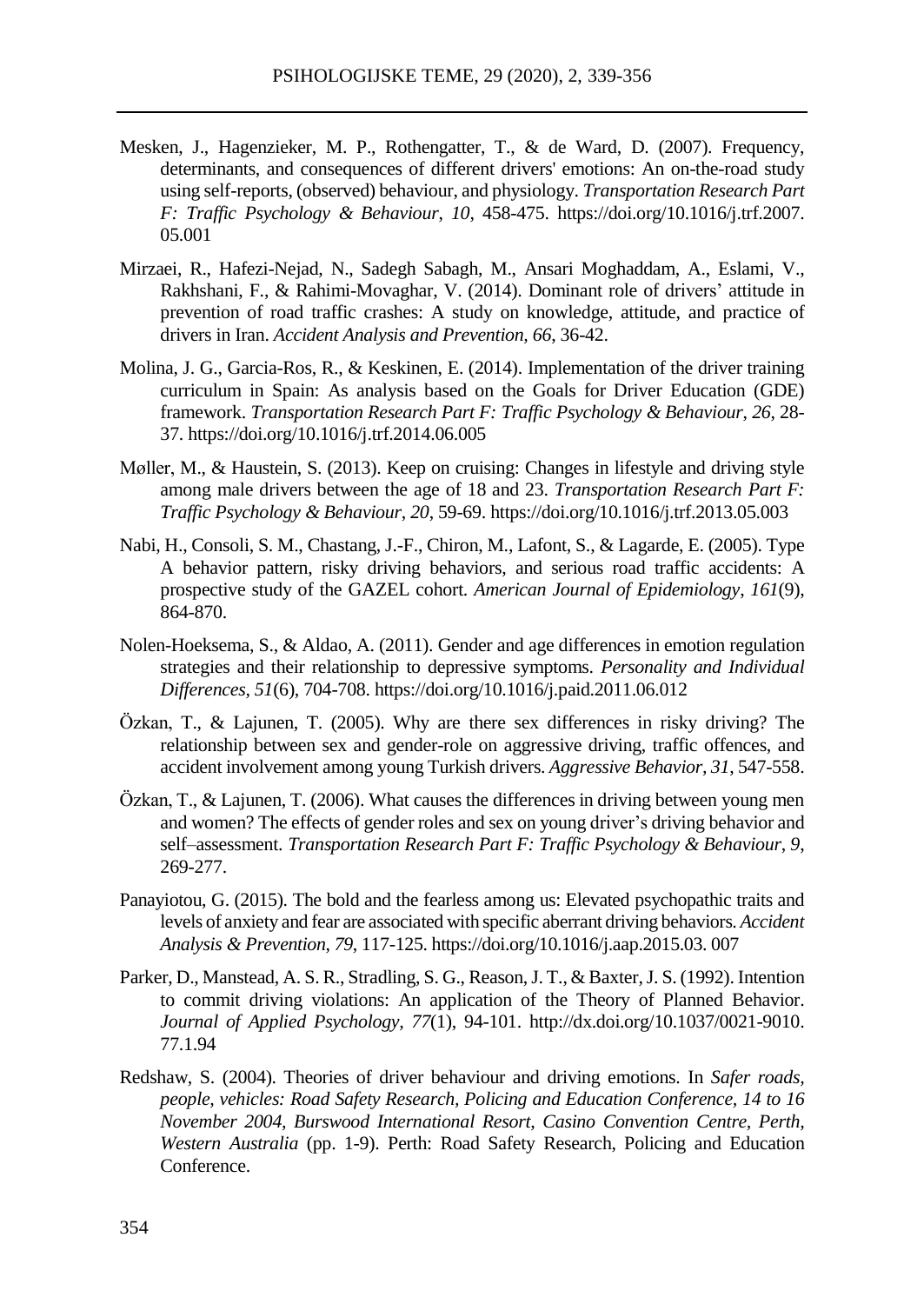- Ritschel, L. A., Tone, E. B., Schoemann, A. M., & Lim, N. E. (2015). Psychometric properties of the difficultiesin emotion regulation scale across demographic groups. *Psychological Assessment, 27*(3), 944-954. http://dx.doi.org/10.1037/pas0000099
- Rhodes, N., Pivik, K., & Sutton, M. (2015). Risky driving among young male drivers: The effects of mood and passengers. *Transportation Research Part F: Traffic Psychology & Behaviour*, *28*, 65-76. https://doi.org/10.1016/j.trf.2014.11.005
- Roberton, T., Daffern, M., & Bucks, R. S. (2014). Beyond anger control: Difficulty attending to emotions also predicts aggression in offenders. *Psychology of Violence, 5*(1), 74-83. http://dx.doi.org/10.1037/a0037214
- Roman, G. D., Poulter, D., Barker, E., McKenna, F. P., & Rowe, R. (2015). Novice drivers' individual trajectories of driver behavior over the first three years of driving. *Accident Analysis & Prevention*, *82*, 61-69. https://doi.org/10.1016/j.aap.2015.05.012
- Rowe, R., Maughan, B., Gregory, A. M., & Eley, T. C. (2013). The development of risky attitudesfrom pre–driving to fully–qualified driving. *Injury Prevention*, *19*(4), 244-249. http://dx.doi.org/10.1136/injuryprev-2012-040551
- Scialfa, C. T., Deschenes, M. C., Ference,J., Boone,J., Horswill, M. S., & Wetton, M. (2011). A hazard perception test for novice drivers. *Accident Analysis & Prevention, 43*, 204- 208. https://doi.org/10.1016/j.aap.2010.08.010
- Scott-Parker, B., Watson, B., King, M. J., & Hyde, M. K. (2013). A further exploration of sensation seeking propensity, reward sensitivity, depression, anxiety, and the risky behaviour of young novice drivers in a structural equation model. *Accident Analysis & Prevention*, *50*, 465-471. https://doi.org/10.1016/j.aap.2012.05.027
- Šeibokaitė, L., Endriulaitienė, A., Sullman, M. J., Markšaitytė, R., & Žardeckaitė-Matulaitienė, K. (2017). Difficulties in emotion regulation and risky driving among Lithuanian drivers. *Traffic Injury Prevention*, *18*, 688-693. https://doi.org/10.1080/ 15389588.2017.1315109
- Senserrick, T. M., & Swinburne, G. C. (2001). *Evaluation of an Insight Driver–Training Program for Young Drivers.* Report no. 186. Monash University: Accident Research Centre.
- Social Issues Research Centre. (2004). *Sex differences in driving and insurance risk*. Oxford: UK.
- Suhr, K. A., & Dula, C. S. (2017). The dangers of rumination on the road: Predictors of risky driving. *Accident Analysis & Prevention*, *98*, 153-160. https://doi.org/10.1016/j.aap. 2016.10.026
- Sutton, S. (1998). Predicting and explaining intentions and behaviour: How well are we doing? *Journal of Applied Social Psychology, 28*, 1317-1338. https://doi.org/10.1111/j. 1559-1816.1998.tb01679.x
- Trógolo, M. A., Melchior, F., & Medrano, L. A. (2014). The role of difficulties in emotion regulation on driving behavior. *Journal of Behavior, Health & Social Issues, 6*(1), 107- 117. https://doi.org/10.5460/jbhsi.v6.1.47607